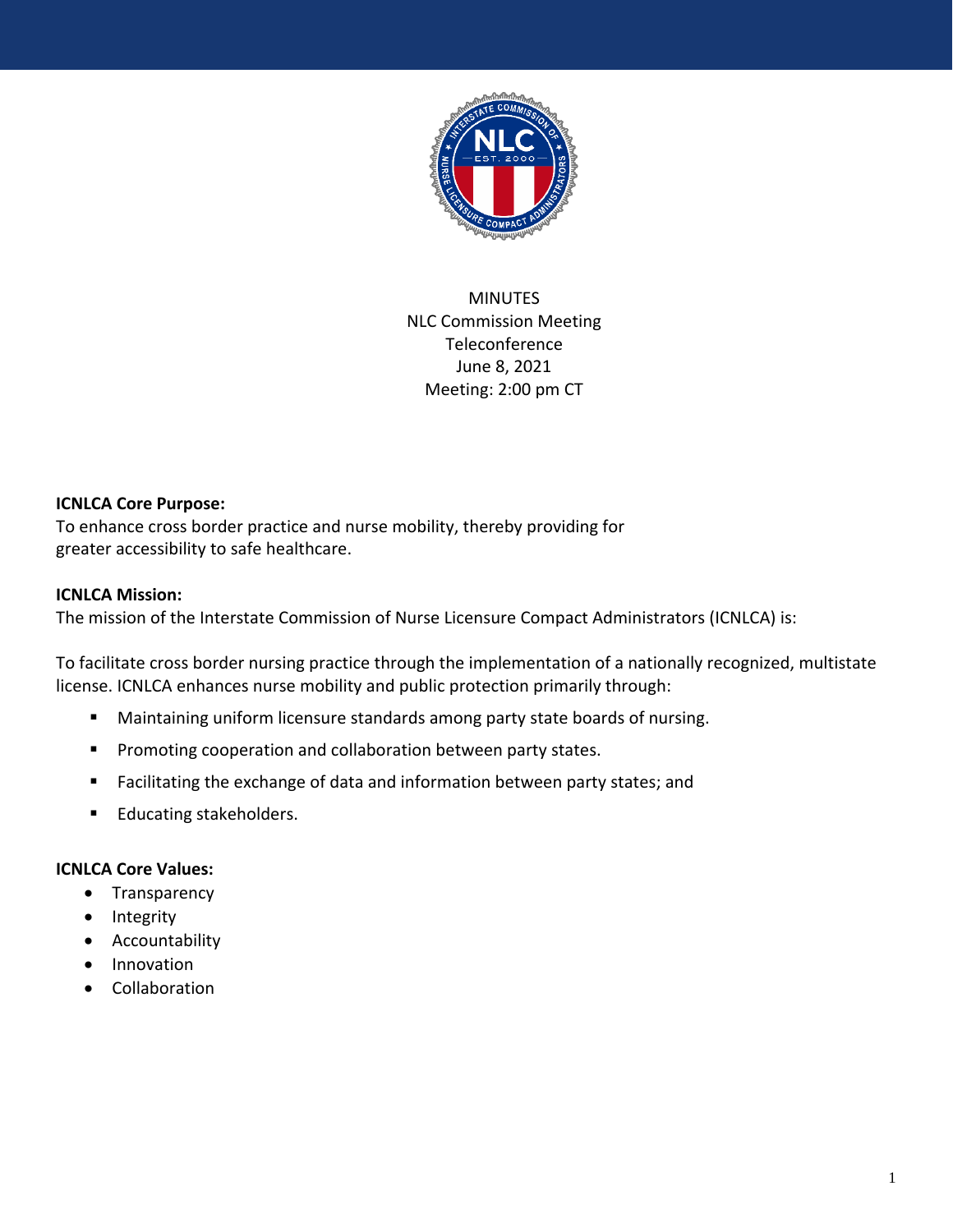# Roll Call:

## Present:

- 1. S. Tedford, Arkansas
- 2. P. Zickafoose, Delaware (Member -at -Large)
- 3. . J. Baker, Florida (Member -at -Large)
- 4 . R. Barron, Idaho
- 5 . Toni Herron for A. Servies, Indiana
- 6 . Maggie Schwarck for K. Weinberg, Iowa
- 7 . C. Moreland, Kansas
- 8 . L. Ansardi, Louisiana PN
- 9 . K. Esquibel, Maine
- 1 0 . P. Johnson, Mississippi
- 1 1 . L. Scheidt, Missouri
- 1 2 . A. Oertwich, Nebraska (Treasurer)
- 13 . J. Leone, New Jersey
- 14 . S. Poole, New Mexico
- 15 . C. Tillman, North Carolina
- 16 . S. Pfenning, North Dakota, (Vice -Chair)
- 17 . K. Glazier, Oklahoma, (Chair)
- 18 . C. Moody, South Carolina (Member -at -Large)
- 19. L. Young, South Dakota
- 20 . K. Thomas, Texas
- 2 1 . J. Busjahn, Utah
- $22.$ 2. S. Boni, Vermont
- 2 3 . J. Douglas, Virginia

### Absent:

- 1. P. Benson, Alabama
- 2. J. Ridenour, Arizona
- 3. L. Bratten, Colorado
- 4. Z. Delgado, Georgia
- 5. Z. Pecina, Guam
- 6. K. Jenkins, Kentucky
- 7. K. Evans, Maryland
- 8. M. Poortenga, Montana (Member -at -Large)
- 9. A. Czechowicz, New Hampshire
- 10. S. Richardson, Tennessee
- 11. S. Painter, West Virginia -RN
- 12. P. Kallio, Wisconsin
- 13. L. Hart (Interim), Wyoming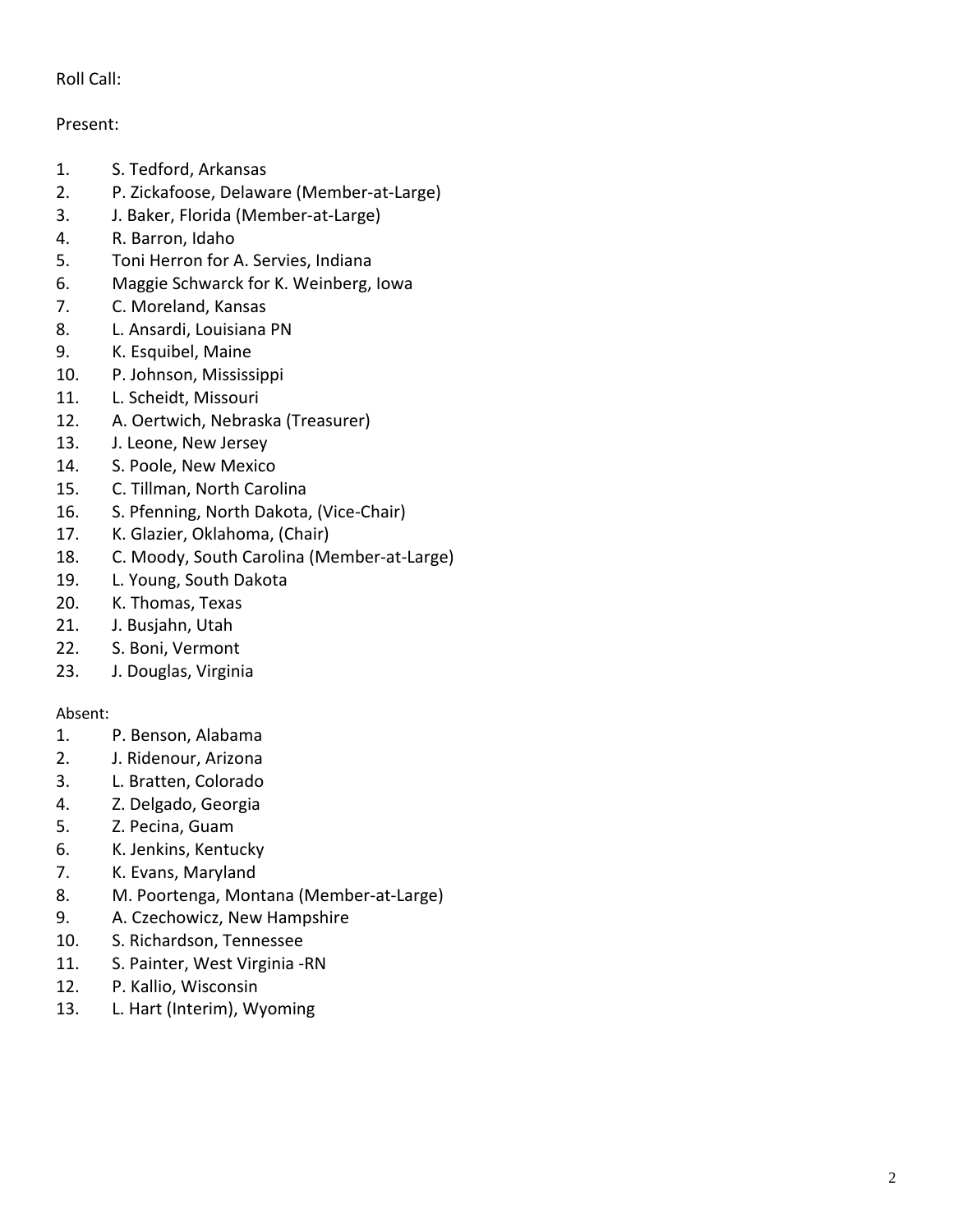| #  | Agenda<br>Item                                                                                                                                                                     | <b>Discussion</b>                                                                                                                                                                                                                                                                                                                                                                                                                                                                                                                                                                                                                                                                                                                                                                                                                                                                                                                                            | Action                                                                                                           |
|----|------------------------------------------------------------------------------------------------------------------------------------------------------------------------------------|--------------------------------------------------------------------------------------------------------------------------------------------------------------------------------------------------------------------------------------------------------------------------------------------------------------------------------------------------------------------------------------------------------------------------------------------------------------------------------------------------------------------------------------------------------------------------------------------------------------------------------------------------------------------------------------------------------------------------------------------------------------------------------------------------------------------------------------------------------------------------------------------------------------------------------------------------------------|------------------------------------------------------------------------------------------------------------------|
|    |                                                                                                                                                                                    |                                                                                                                                                                                                                                                                                                                                                                                                                                                                                                                                                                                                                                                                                                                                                                                                                                                                                                                                                              |                                                                                                                  |
| 1. | Call to Order<br>a)<br><b>Commissioner Roll</b><br>b)<br>Call<br>Declare Quorum<br>C)<br>Present<br><b>Adopt Meeting</b><br>d)<br>Agenda<br>Welcome new NLC<br>e)<br>Commissioners | Chair K. Glazier called the meeting to<br>$\bullet$<br>order at 2:00 pm.<br>M. Bieniek did a roll call and 22 states<br>$\bullet$<br>were represented.<br>Glazier declared a quorum present.<br>$\bullet$<br>Glazier welcomed new NLC<br>$\bullet$<br>Commissioners: S. Boni (VT), K.<br>Jenkins (KY), S. Richardson (TN), L.<br>Hart (WY-interim).                                                                                                                                                                                                                                                                                                                                                                                                                                                                                                                                                                                                          | K. Thomas moved to adopt<br>the meeting agenda as<br>presented and Joe Baker<br>seconded. The motion<br>carried. |
| 2. | Draft Minutes of March 8,<br>2021                                                                                                                                                  |                                                                                                                                                                                                                                                                                                                                                                                                                                                                                                                                                                                                                                                                                                                                                                                                                                                                                                                                                              | A Oertwich moved to adopt<br>the minutes as presented<br>and C. Moody seconded. The<br>motion carried.           |
| 3. | NLC and APRN Compact<br>Legislative Updates                                                                                                                                        | R. Fotsch provided the legislative update.<br>NLC:<br>VT: Enacted NLC June 7, 2021.<br>OH: The bill passed out of House<br>$\bullet$<br>health committee. This was the 4 <sup>th</sup><br>hearing and it was reported out<br>favorably. The bill will now go to<br>House floor for a floor vote and then<br>will go back to Senate for concurrence<br>due to amendments.<br>PA: bill passed out of House<br>professional licensure committee. It<br>may be taken up on the floor for 2 <sup>nd</sup><br>and 3 <sup>rd</sup> readings in next 2 weeks.<br>MA: The Health Policy Commission<br>$\bullet$<br>issued a favorable report indicating<br>that MA would benefit from joining<br>NLC.<br>No movement is anticipated for NLC bills<br>in OR or CA in this session.<br><b>APRN Compact:</b><br>DE: The bill is in the Senate oversight<br>committee. It will be heard tomorrow.<br>There is also a House bill to remove the<br>collaborative agreement. |                                                                                                                  |
| 4. | <b>Elections Committee</b><br>Report                                                                                                                                               | Committee chair S. Poole presented the<br>report.                                                                                                                                                                                                                                                                                                                                                                                                                                                                                                                                                                                                                                                                                                                                                                                                                                                                                                            |                                                                                                                  |